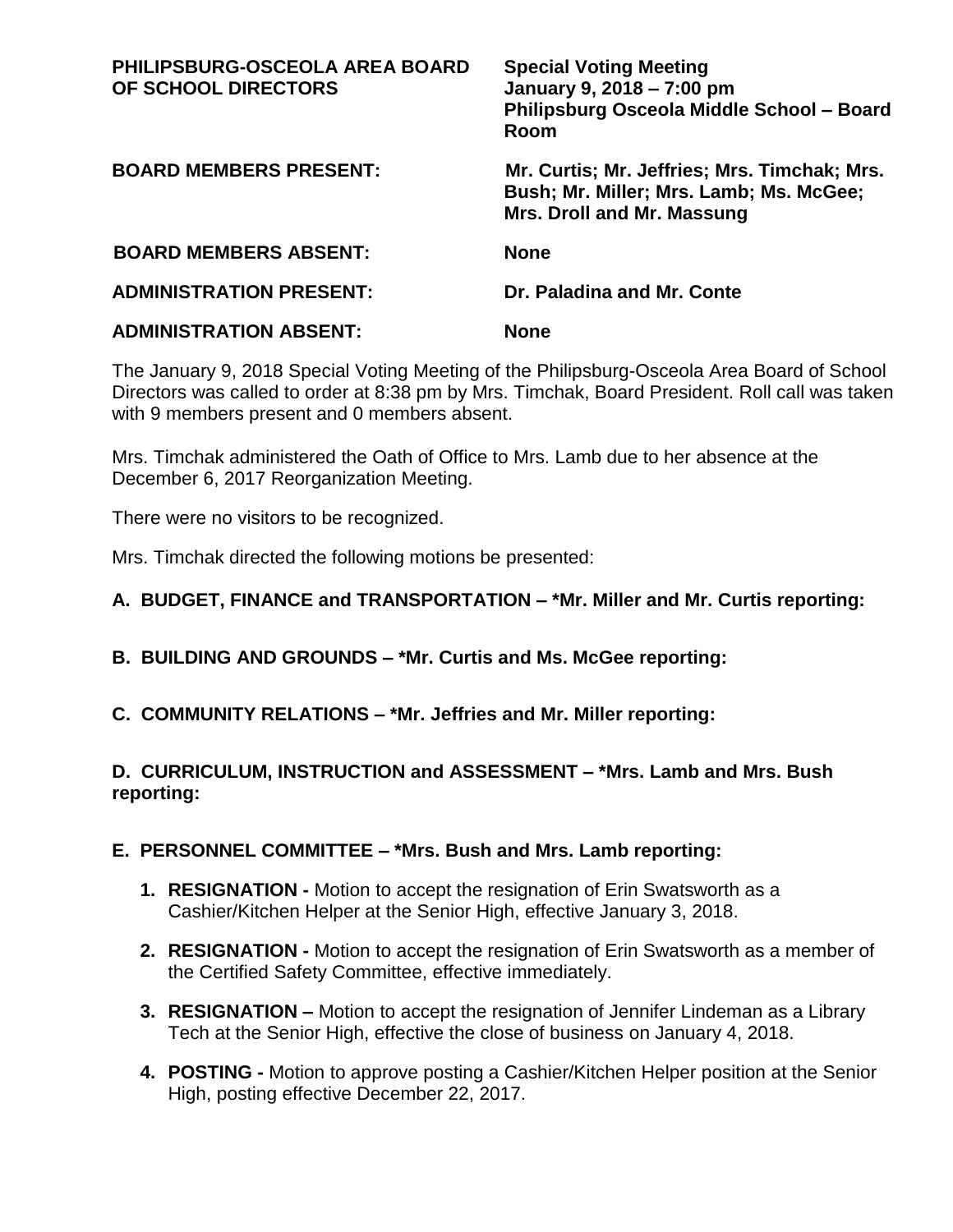- **5. POSTING -** Motion to approve posting a Library Tech position at the Senior High, posting effective December 22, 2017.
- **6. TRANSFER -** Motion to approve transferring Scott Hann from a Custodian 2nd Shift, 5hrs per day at the Senior High, to a District Wide Custodian 2nd Shift, 5.75 hours per day, effective immediately.
- **7. CREATING POSITION -** Motion to approve creating a District Wide Custodian position, 5.0 hours, second shift.
- **8. POSTING -** Motion to approve posting a District Wide Custodian position, 5.0 hours, second shift.
- **9. POSTING -** Motion to approve posting a 5.0-hour District Wide Custodian position, 2nd shift, posting effective January 10, 2018.
- **10.RN SUBSTITUTES -** Motion to approve the following as RN substitutes for the 2017- 2018 school year.

Flora Bloom Marie Kephart Cheryl Shannon

- **11.RESIGNATION -** Motion to accept the resignation of Kat Momenzadeh as an English Teacher at the senior high, effective March 5, 2018.
- **12.POSTING -** Motion to approve posting an English Teacher position at the senior high.
- **F. POLICY COMMITTEE – \*Ms. McGee and Mr. Massung reporting:**

## **G. STUDENT AFFAIRS, EXTRA-CURRICULAR, DRUG & ALCOHOL PREVENTION & STUDENT DISCIPLINE – \*Mrs. Droll and Mr. Jeffries reporting:**

- **1. RESIGNATION -** Motion to accept the resignation of Kyle Kelly as the Assistant Director Spring Play – Senior High.
- **2. POSTING -** Motion to approve posting the Assistant Director Spring Play Senior High.
- **4. CREATING POSITION -** Motion to approve creating a Middle School Drama Club Assistant Advisor position to the supplemental contract portion of the Collective Bargaining Agreement, effective the 2017-2018 school year, at a salary of \$1,424.77.
- **5. POSTING -** Motion to approve posting a Middle School Drama Club Assistant Advisor position.
- **6. EXTRA-CURRICULAR POSITIONS -** Motion to approve the following persons for extracurricular positions for the 2017-2018 school year.